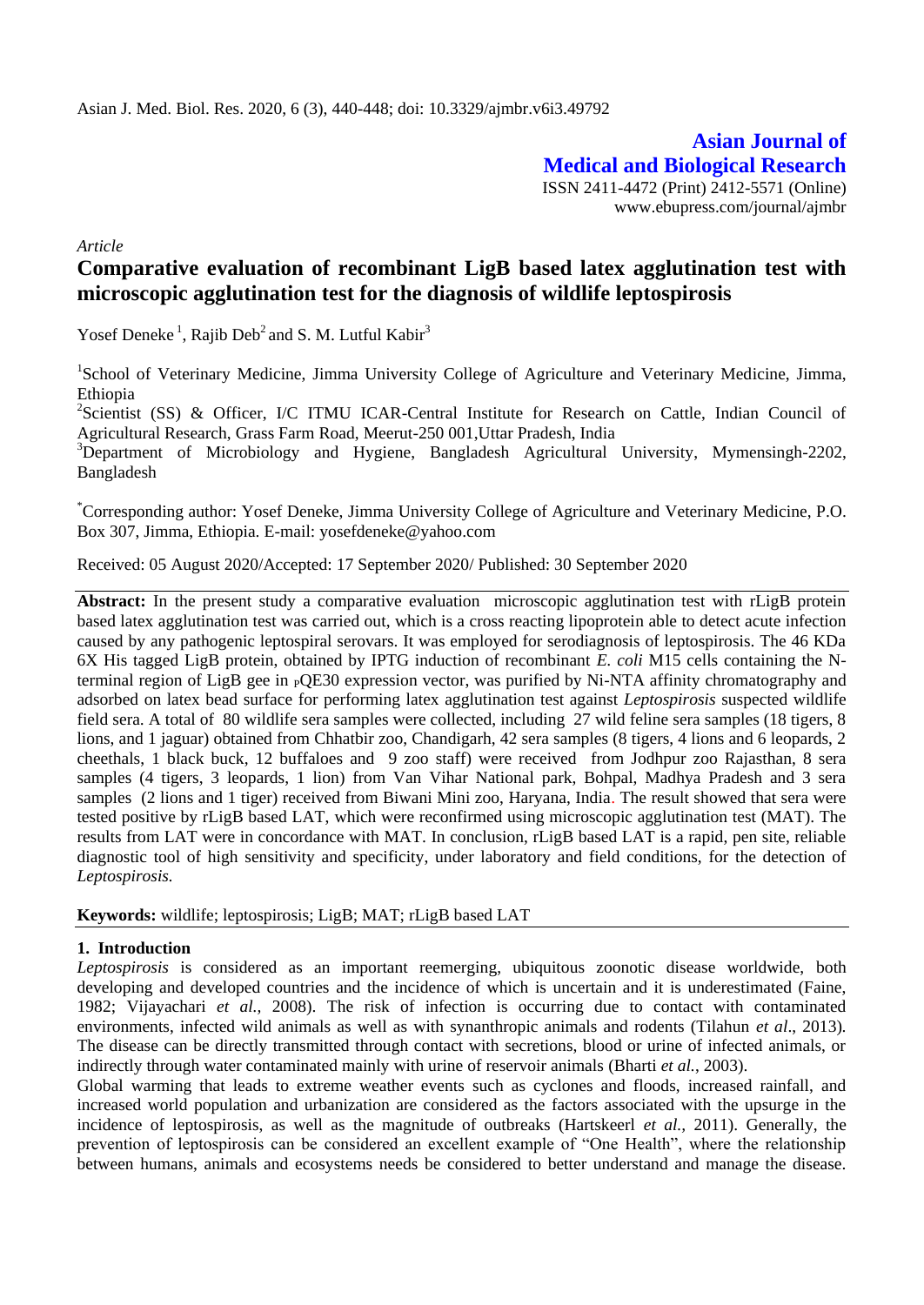Subsequently, any research and control effort requires a truly multidisciplinary and coordinated approach (Jancloes, *et al*., 2014).

In domestic animals, especially in dairy cattle. leptospirosis is an important cause of abortion, still birth, infertility, birth of weak calves, agalactia and death (Haake *et al.,* 1998; Bhari *et al.,* 2003; Theirmann,1984; Murray,1990;Cole, *et al*.,1972). In case of dogs the symptoms include fever, vomiting, dehydration, hepatitis, nephritis and death (Srivastava *et al.,* 2006). In hoses, the important manifestation of leptospiral infection are abortion snd uveitis (Palaniappan, *et al*., 2002). The primary reservoir hosts for most *Leptospira* serovars are wild mammals, particularly rodents. Reservoir hosts among domestic animals includes cattle, dogs, sheep and pigs and they may act as carriers for several months (temporary carrier) while rodents usually remain carrier throughout their life (permanent carrier). Rodents are therefore considered as the major reservoir of infection (Waktole *et al*., 2016). The specific reservoir hosts vary with the serovar and the geographic region. Disease in reservoir hosts is more likely to be asymptomatic, mild or chronic (OIE, 2005).

Diagnosis of leptospirosis is very difficult in the early stage of the disease because, the intial symptoms are often indistinguishable from the other febrile illnesses. Anicteric leptospirosis is usually misdiagnosed as malaria, enteric fever, influenza or polynephritis. Icteric leptospirosis may be confused with viral hepatitis, septicemia with jaundice and malaria. For diagnostic purpose, the culture of leptospirosis from body fluids is the most demonstrative approach, but the technique can take up to two months and is very laborious. Even though, Dark Ground Microscopy (DGM) appears to be a simple and rapid procedure, the concentration of the organism present in the blood during acute stage of the disease is too low to allow detection by direct microscopy. The leptospiral shedding in urine is intermittent. Moreover serum proteins or cell fragments may mimic leptospires. Even experienced personnel may be confused with these artefacts (Vijayachari *et al.,* 2001). Considering the problem in isolation or demonstration of leptospires in clinical samples, emphasis has been largely laid on serodiagnosis.

Microscopic Agglutination Test (MAT) has been the serological test of choice for the diagnosis of *Leptospirosis*  and is also considered to be the gold standard test for detecting leptospirosis. The test is highly sensitive, serovar serogroup specific and performed on a paired sera collected from acute and convalescent cases. MAT is therefore useful for epidemiological purpose since it gives clear idea regarding the circulating serovars in endemic regions. MAT shows and find out a sero-conversion or a four-fold rise in antibody titer, on sera collected during the acute and convalescent stage of the disease, which is the evidence of current or recent infection (Vijayachari *et al.,* 2001). Since collection of convalescent serum sample is difficult in routine practice, several disease investigator usually consider a titer of 1 in 100 as a significant titer of diagnosis without considering the endemicity or baseline titers in the community.

Microscopic agglutination test, however, requires the use of several leptospiral serovars in their active growth phase. But the maintenance of their culture is difficult, expensive, tedious and time consuming (Thiermann, 1983; Cousins *et al.,* 1985; Bolin *et al.,* 1989). The danger of acquiring the infection to laboratory technicians while handling the live leptospiral antigen, the cumbersome mechanism of recording the results and the need for paired sera samples to confirm the disease which delays disease diagnosis has made it difficult to adopt it as a routine lab test. When the sera are collected from a patients in the early phases of the disease or when the patient is infected with a serovar which is not included in the test, MAT, additionally can give false negative test result. It has been reported that MAT gives also false positive test result , therefore low MAT titers need to be judged with some degree of caution since cross reactive antibodies in patients with syphilis, relapsing fever, Lymes disease, enteric fever, Dengue and malaria may give a titer of 1:80. MAT cannot distinguish between IgM antibodies indicative of current infection and IgG antibodies which are indicative of previous infection. Further, MAT is unable to differentiate between vaccinated and naturally infected animals sera and gives positive test result to both cases, which suggests that it is not used as DIVA based strategy.

Therefore, more widely acceptable approach of serodiagnosis like ELISA, LeptDipstck, Lepto-dri-dot, Leptolateral flow, Latex agglutination test have been developed, which take the advantage of using genus specific proteins present in the outer membrane of the pathogenic leptospiral organism (Guerriro *et al.,* 2001; Sehgal *et al*., 1999 and 2003; Vijayachari *et al.,* 2002).

There are three classes of leptospiral outer membrane proteins (OMPs) which have been identified and used for diagnostic purposes. The most abundant class comprises the outer membrane lipoproteins which includes immune-dominant protein antigen LipL32 (Haake *et al.,* 2000), Lip L36, which is down regulated protein *in vivo* (Haake *et al.,*1998) LipL48 (Haake and Matsungea, 2002), LipL41 which is surfaced exposed (Shang, *et al.,*1996) and bacterial immunoglobulin like domain proteins LigA and LigB (Matsunga *et al.,* 2003).

The antigens which are well characterized for its diagnostic potential so far are LipL32 and LipL41 (Branger *et al.,* 2001). Apart from these two lipoproteins, LigA and LigB proteins are drawing much attention. Anti-LigB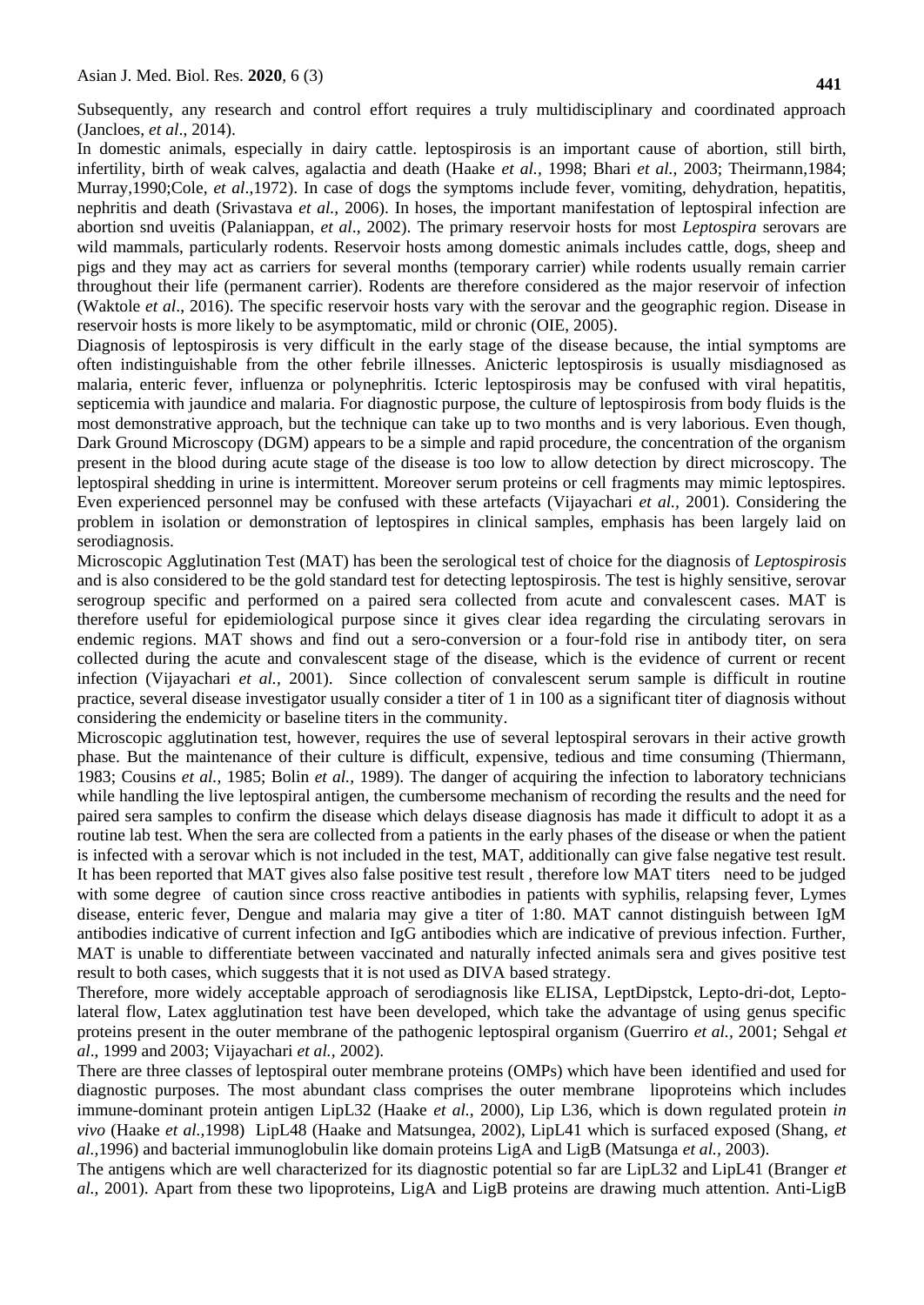**442**

IgM antibodies were found in sera of 92% of patients during the acute phase leptospirosis (Croda *et al.,* 2008). The research workers opined that the use of these markers may aid the prompt and timely diagnosis required to reduce the high mortality associated with severe form of the disease. Moreover, recent studies indicated the use of N-terminal conserved region of LigB protein is useful for discriminating between naturally infected and vaccinated animals (Palaniappan *et al.,* 2004). Therefore the aims of the present study were 1) to standardize a diagnostic test like, latex agglutination test using recombinant LigB protein with sera samples collected from field 2) to comparatively determine the efficacy of rLigB latex agglutination test and microscopic agglutination test.

### **2. Materials and Methods**

#### **2.1.Serum samples**

A total of 80 wildlife sera samples were collected, including 27 wild feline sera samples (18 tigers, 8 lions, and 1 jaguar) obtained from Chhatbir zoo, Chandigarh, 42 sera samples (8 tigers, 4 lions and 6 leopards, 2 cheethals, 1 black buck, 12 buffaloes and 9 zoo staff) were received from Jodhpur zoo Rajasthan, 8 sera samples (4 tigers, 3 leopards, 1 lion) from Van Vihar National park, Bohpal, Madhya Pradesh and 3 sera samples ( 2 lions and 1 tiger) received from Biwani Mini zoo, Haryana, India.

### **2.2.Recombinant LigB protein expression and coating on latex beads**

A set of primers has been designed in order to express the N-terminal conserved region of LigB gene, targeting a 1200 bp long region of the LigB gene. A polymerase chain reaction was performed to amplify the 1200 bp long conserved N-terminal region of LigB gene. The amplicon was extracted from gel according to manufacturer instruction. Using the PCR product as a template, a nested PCR was performed using a set of internal primers which gave rise to a product of 600 bp by length. The 1200 bp amplicon was then inserted in to TA cloning vector pTZ57R by using DNA ligase enzymes. This recombinant vector was used to transfer competent *E. coli* DH5α cells treated with chilled 0.1 M CaCl<sub>2</sub> solution. Then, the recombinant cloned obtained were plated on Luria Bertani ampicillin plate to select the positive clones. In order to confirm the recombinants colony PCR and restriction digestion (RE) of the vector using SacI and HindIII enzymes were done. The insert released from pTZ57R vector was ligated to pQE30 expression vector treated with the same set of RE enzymes and was transformed in to competent M15 cells of *E. coli* and the recombinant obtained were plated on LB ampicillin plates containing kanamycin. Then, colony PCR and RE digestion of the pQE30 vector using SacI and HindIII enzymes were also done for confirmation. The confirmed recombinant cells were used for expression of LigB gene by inducing the cells with 1mM Isopropyl ß-D-1-thiogalactopyranoside (IPTG) during the log phase of growth and SDS-PAGE was then performed to check for the expression the recombinant protein. The leptospiral immunoglobulin like B protein appeared as a thick band at the expected size of 46 KDa. Later the minimum concentration required for the induction of LigB protein was determined to be 0.1 mM IPTG. The time kinetics for the recombinant protein in SDS PAGE staring from two hours after induction and after eight hours maximum amount of LigB protein was detected in SDS-PAGE. The production of the recombinant LigB protein in a large amount was achieved by inoculation a 0.5 ml of bacterial culture in 100 ml of LB broth containing ampicillin and kanamycin. The bacterial cells were harvested by centrifugation and the bacterial pellet obtained was dissolved in lysis buffer with a PH of 8.0 and kept in a rocking (horizontal shaker) platform for two hours. The lysis buffer containing lysed bacterial cells was then centrifuged at 10,000 rpm for 20 minutes. The clear supernatant obtained was passed tough NI-NTA agarose chromatography column. The 6X histidine tagged N-terminal portion of the LigB protein helps the protein to bind to Ni present in the chromatography column. The wash buffer at a PH of 6.3 was used to wash away any unbound protein. The bound LigB protein was eluted using elusion buffer at a PH of 4.5. The presence of purified protein was then determined using SDS-PAGE and the fraction E3 – E6 (0.5 ml each) contained maximum concentration of the protein. A dialysis of these fractions against PBS was conducted to remove urea. The dialyzed protein was used to coat the latex beads were used which was used for performing latex agglutination test against field sera. These sensitized latex beads were stored at  $4^0C$  and used for performing LAT test against field sera suspected of *Leptospirosis* by detection of anti-LigB antibodies. LAT was carried out to test the immunoreactivity of LigB protein using wildlife sera samples collected from different Zoo in India.

#### **2.3. Microscopic agglutination test**

Microscopic agglutination test was employed to detect antibodies from a total of 80 wildlife sera collected from different parts of India, using 16 leptospiral serovars viz., Australis, Autumnalis, Ballum, Bataviae, Canicola, Cyanopteri, Dejasiman, Grippotyphosa, Hardjo, Hebdomadis, Icterohaemorrhagiae, Louisiana, Pomona,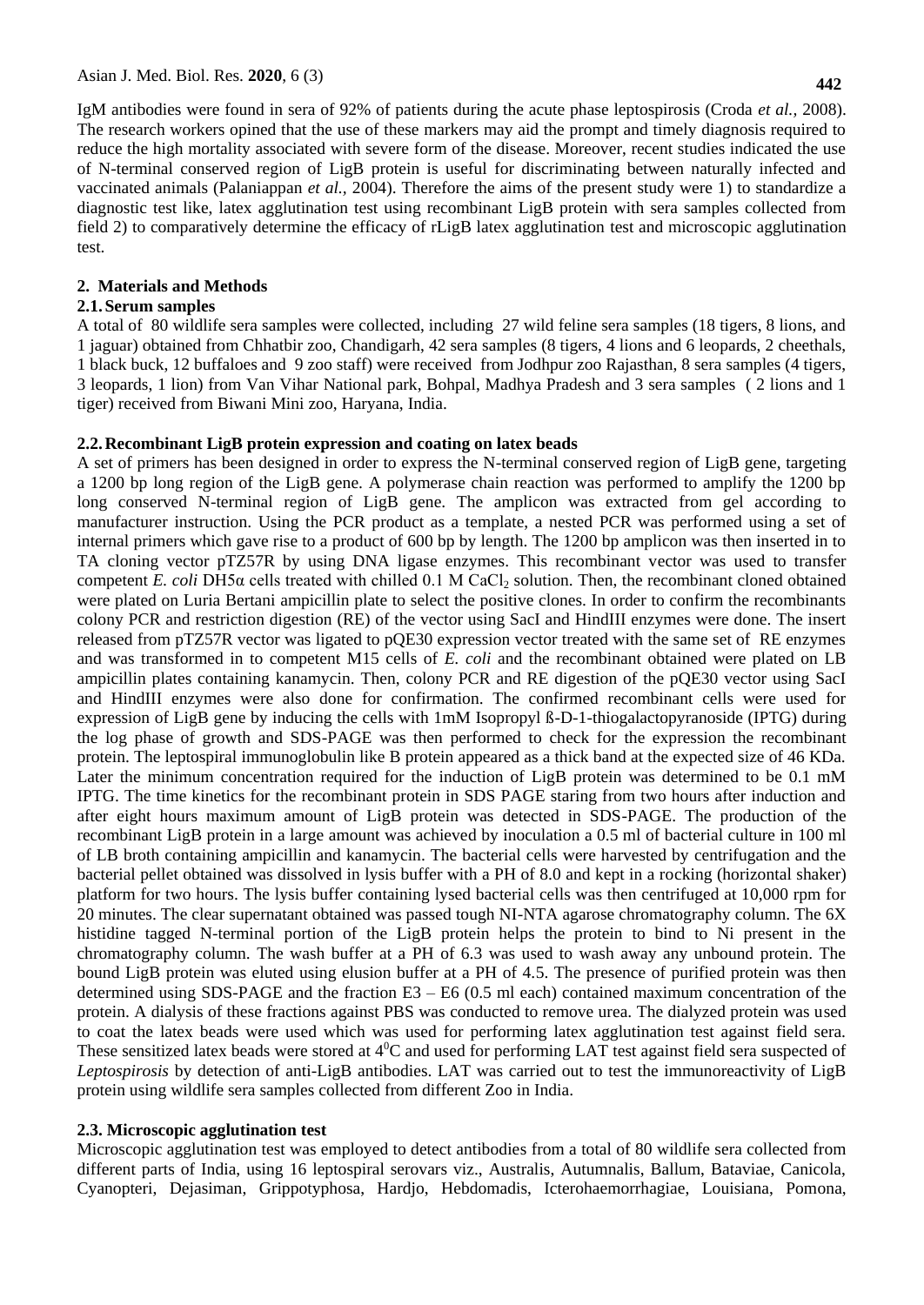Pyrogenes, Javanica and Tarrasovi grown in Ellinghausen, McCullough, Johnson and Harris (EMJH) liquid media (Difco laboratories, USA) at 30°C. Microscopic Agglutination Test (MAT) was performed as per the standard protocol described by Cole *et al*. (1972) with dilution of sera done serially from 1:50 to 1:3200 in phosphate buffered saline (PBS, pH 7.2) and sera were incubated at 30°C for 3 hr with suspension of live *Leptospira* serovars having concentration 2×108 cells/ml. The positive reaction was characterized by agglutination of at least 50% of *Leptospira* cells.

# **3. Results**

## **3.1.Polymerase chain reaction amplification, rLigB protein expression**

The result of PCR (1200 bp amplicon) confirming the N-terminal conserved region of LigB gene and nested PCR (600 bp amplicon) for confirming the PCR product were shown in Figure 1. The clones CL1, CL2, CL3, CL5, CL6 and CL8 expressed rLigB protein upon IPTG induction (Figure 2). The minimum concentration required for the induction of LigB protein was determined to be 0.1mM IPTG. The time kinetics for the recombinant LigB protein expression showed that detectable amount of recombinant protein was present in SDS PAGE starting from two hours after induction and after eight hours maximum amount of LigB protein was detected in SDS PAGE (Figure 3). SDS PAGE of purified rLigB protein was showed in Figure 4. The elution fractions E4-E6 (0.5 ml each) containing the maximum concentration of the protein obtained after purification of His-tagged LigB protein by Ni-NTA affinity chromatography is shown in Figure 5. Seropositivity of wild feline sera was shown in Figure 6. It has been confirmed that recombinant LigB protein as an immunodominant protein against which antibodies are produced in the host during the active infection and anti LigB antibodies are present in sera of infected animals in higher concentration.



**Figure 1. PCR amplification of Lig B gene.** M: Molecular marker (100 bp); L1: Lig B gene amplicon (1200 bp).



**Figure 2. Clones expressing rLigB.** M: Marker; CL1-10: Clones 1-10.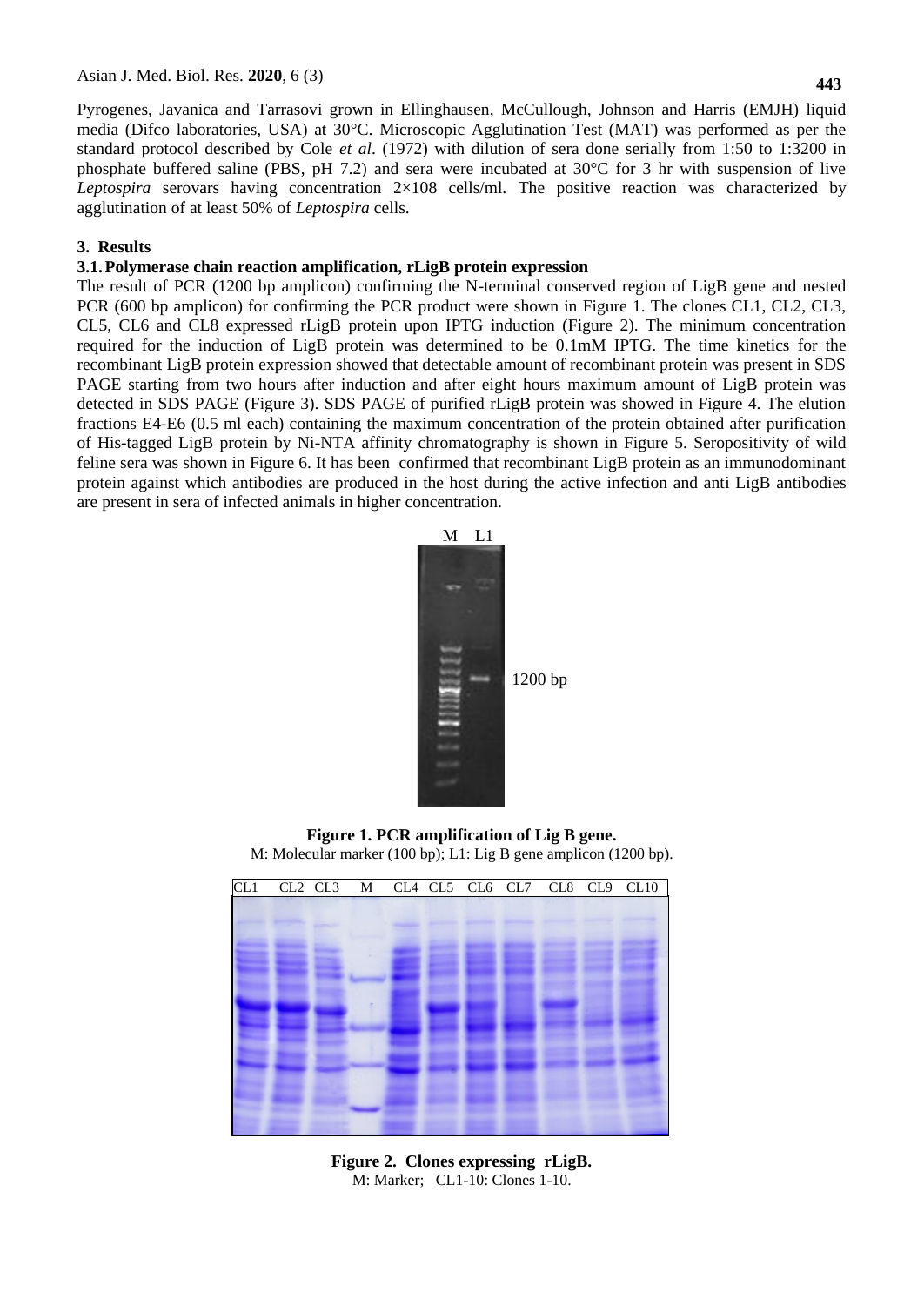

**Figure 3. Expression kinetics of recombinant Lig B protein at various time intervals.** UI: Uninduced



**Figure 4. SDS-PAGE showing lysate of uninduced and induced.** M15 cells along with purified Lig B protein M: Marker; LigB: Lig B protein; IN: Induced; UIN: Uninduced.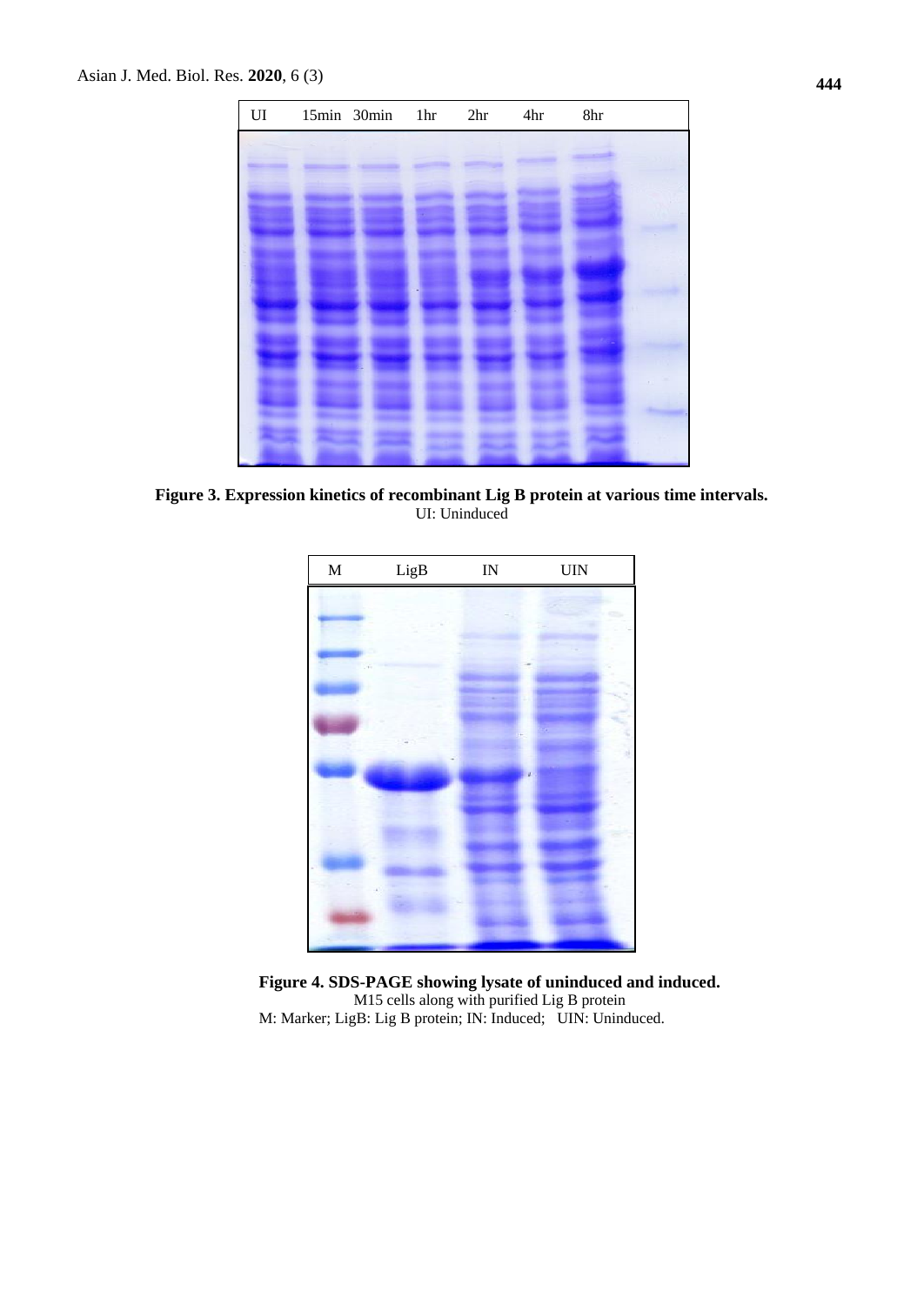

**Figure 5. SDS-PAGE showing purified recombinant Lig B protein in various elusion fractions.** FL: Flow through; W: Wash; E1-E8: Elusion 1-8.

### **3.2. Comparative evaluation of rLigB based LAT with MAT for the diagnosis of leptospirosis in wildlife sera samples**

A total of 27 wild life sera (18 Tiger, 8 lions and 1 jaguar) were obtained from zoological park Chhatbir, Chandigahr, India, of which all the lion sera, 15 tiger sera and 1 jaguar serum tested positive for Leptospirosis by rLigB LAT and MAT. *L. icterohaemorrahigae* was present in all the positive sera samples which in lion gave a maximum of titer of 1:800, while in tiger it gave a titer of 1:400. Only one lion serum tested positive for *L. Pomona*.

From Jhodpur zoo in Rajasthan, India, 42 sera samples (9 tiger, 4 lion, 2 leopard, 2 cheetahls, 1 black buck, 12 buffalo and 9 zoo staffs sera and 3 live rodents were obtained for *Leptospirosis* diagnostic. All the sera of 12 buffaloes whose carcass were fed to the wild felines tested positive using rLigB LAT and MAT ,while the kidney and urine collected aseptically from the three live rodents tested negative on cultural examination, which indicated that the feeding of buffalo carcass without removing offal was responsible for the disease outbreak in the zoo. Seven tiger, all 4 lion, 2 leopard and 2 cheetthal sera tested positive for Leptospirosis by LAT, where as one black buck remains negative (Figure 6) and MAT. *L. icterohaemorragiae* was the main serovar involved in all animals while in Leopard, the serovar *L. Pomona* (Titer 1:800), *L. grippotyphosa* and *L. australis* were implicated. The humans who worked in close proximity with the wild feline showed a basal level sera titer (1:100) indicating exposure to the pathogens without any premonitory symptoms to the disease.

The result showed that sera were tested positive by rLigB based LAT, which were reconfirmed using microscopic agglutination test (MAT). The results from LAT were in concordance with MAT (Table 1). Microscopic Agglutination Test (MAT) has been the serological test of choice for the diagnosis of Leptospirosis and is also considered to be the gold standard test for detecting leptospirosis.



**Figure 6. Seroreactivity of rLigB based LAT with wild feline sera.**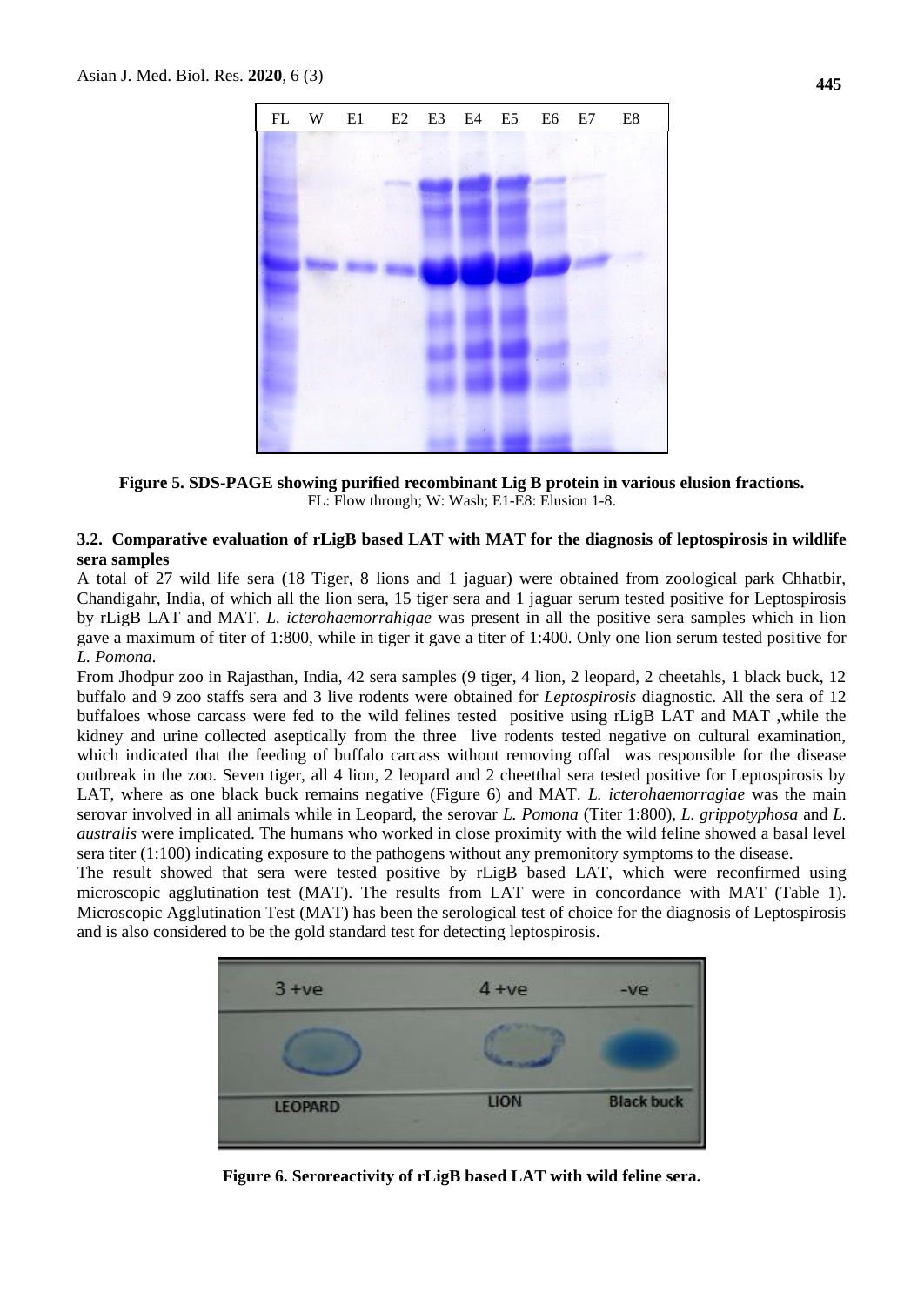From Van Vihar national park Bhopal, MP, India, 8 wild life sera (4 tiger, 3 leopard and 1 lion sera) were received by which all the animals tested positive by LAT and MAT with *L. icterohaemorragiae* bring the serovar responsible for the disease.

Three sera samples (2 lion and 1 tiger) obtained from Bhiwari Mini zoo in Haryana, India, one lion and one tiger tested positive for *Leptospirosis* by LAT and MAT. The serovar implicated were *L. icterohaemorrahigae* and *L. grippotyphosa.*

| Source of            | <b>Sample</b> | Type of wild     | No. of         | <b>LAT</b>      |                 | <b>MAT</b>      |                 |
|----------------------|---------------|------------------|----------------|-----------------|-----------------|-----------------|-----------------|
| <b>Sample</b>        | tested        | animal           | animals        | <b>Positive</b> | <b>Negative</b> | <b>Positive</b> | <b>Negative</b> |
| M.C.                 | 27            | <b>Tiger</b>     | 18             | 15              | 3               | 15              | 3               |
| Zoological           |               | Lion             | 8              | 8               |                 | 8               |                 |
| Park,                |               | Jaguar           | 2              | ш               |                 | 1               |                 |
| Chhatbir,<br>Punjab  |               |                  |                |                 |                 |                 |                 |
| Johdpur Zoo.         | 42            | <b>Tiger</b>     | 9              |                 | 2               |                 | 2               |
| Rajasthan            |               | Lion             | 4              | 4               |                 |                 |                 |
|                      |               | Leopard          | $\overline{c}$ | 2               |                 | 2               |                 |
|                      |               | Cheetah          | 2              | 2               |                 |                 |                 |
|                      |               | <b>Blackbuck</b> |                |                 |                 |                 |                 |
|                      |               | <b>Buffalo</b>   | 12             | 12              |                 | 12              |                 |
| Vahn Vihar           | $\,8\,$       | Tiger            | 4              | 4               |                 | 4               |                 |
| National             |               | Lion             |                |                 |                 |                 |                 |
| Park, MP             |               | Leopard          | 3              | 3               |                 | 3               |                 |
| Bhiwani              | 3             | Tiger            | 1              |                 |                 |                 |                 |
| Mini Zoo,<br>Haryana |               | Lion             | $\overline{2}$ |                 | 1               |                 |                 |

**Table 1. Evaluation of rLigB LAT to detect anti-leptospiral antibodies in wild animal sera as compared to MAT.**

### **4. Discussion**

As a simple, sensitive pen site diagnostic test latex agglutination test employing recombinant LigB protein would serve for rapid and reliable diagnosis of *Leptospirosis* under field conditions.

This diagnostic test would not require the use of highly skilled labour and the test results would be very easy to interpret. Thus LAT can be recommended for field studies in which speed and simplicity are crucial (Raboni *et al*., 2004). When the field sera is mixed with rLigB coated latex beads, anti-LigB antibodies present in the sera of wild animals naturally infected by leptospirosis interact with the antigen leading to the formation of fine and clearly visible granular agglutination.

The intensity of the agglutination depends on concentration of the antibodies in a sera sample. Clearly visible granular agglutination indicates the presence of specific antibodies to leptospires. In stronger reactions due to sera of high antibody titre, fine granular clumps tend to settle at the edge of the circle and the reaction time to form fine granular clumps is lesser than 60 seconds. Agglutination that occurs beyond 2-3 minutes may be due to evaporation and should be treated as doubtful cases When Latex beads are sensitized with rLigB protein which are cross reactive lipoproteins found on the outer membrane of most pathogenic leptospiral serovars, this test would be able to detect infection caused by any pathogenic leptospiral serovars. Unlike MAT which employs live whole Leptospiral antigens which pose danger to the lab technician performing the test, LAT employing rLigB protein is completely safe and non-hazardous. The coated latex particles are stable for long periods at 4ºC and this long shelf life and cost effectiveness of this test makes this test a very desirable diagnostic tool for detecting leptospirosis. Other potential advantages of rLigB based LAT include its portability, limited amount of generated biomedical waste. The test finds high level of application in developing countries such as India where it can be used in resource-poor settings, by investigators with only limited training. (Jackson, 2006)

The present study indicated that the sensitivity and specificity of recombinant LigB protein based latex agglutination test was comparable to microscopic agglutination test which is universally considered the gold standard test for diagnosis of leptospirosis. Latex agglutination test results were generally in concordance with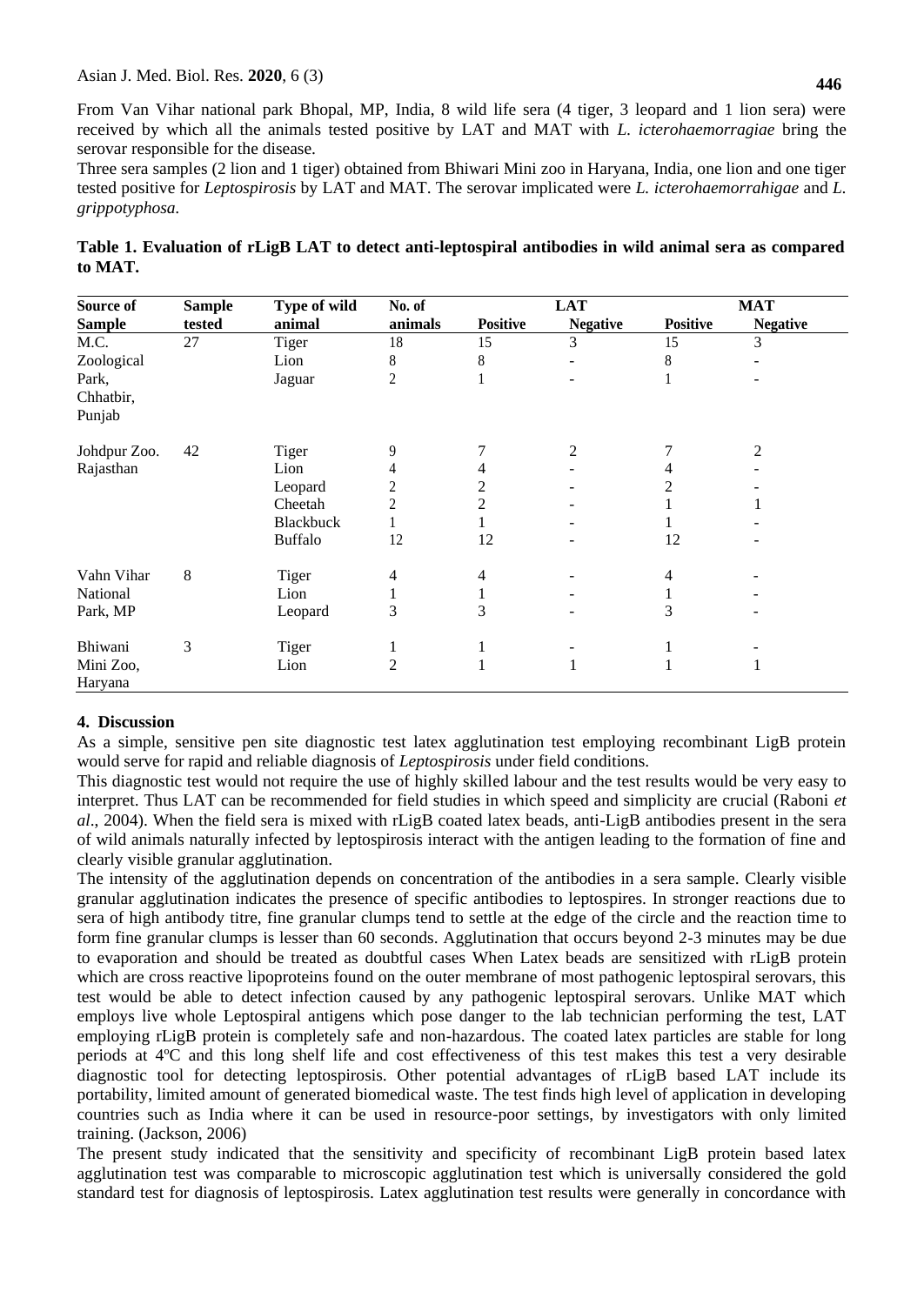### **5. Conclusions**

It can be concluded that, the rLigB based latex agglutination test having sensitivity and specificity comparable to microscopic agglutination test and also possessing the additional advantage of being to serve as a pen site diagnostic test, can be easily employed, in well established Veterinary hospitals as well as in mobile veterinary clinics operating in remote, resource-poor settings,

### **Acknowledgements**

Yosef Deneke was the recipient of Ethiopian government scholarship to pursue his study in India. We are also thankful to the Director, IVRI, Izatnagar, India for providing the facilities to carry out this study.

### **References**

- Bharti AR, JE Nally, JN Ricaldi, MA Matthias, MM. Diaz, MA Lovett, PN. Levett, RH Gilman, MR Willing, E Gotuzzo and JM Vinetz, 2003. Leptospirosis: a zoonotic disease of global importance. Lancet Infect. Dis., 3: 757 – 771.
- Bolin CA, RL Zuerner and G Trueba, 1989. Comparison of three techniques to detect *Leptospira interrogans* serovar *hardjo* type *hardjobovis* in bovine urine. Am. J. Vet. Res., 50: 1001-1003.
- Branger C, C Sonrier, B Chatrenet, B Klonjkowski, N Ruvoen- Clouet, A Aubert, G Andre-Fontaine and M Eloit, 2001. Identification of the hemolysis-associated protein 1 as a cross-protective immunogen of *Leptospira* interrogans by adenovirus mediated vaccination. Infect. Immun., 69: 6831–6838.
- Cole J R, CR Sulzer and AR Pursell, 1972. Improved microtechnique for the leptospiral microscopic agglutination test. Appl. Microbiol., 25: 976–980.
- Cousins DV, GM Robertson and L Hustas, 1985. The use of the enzyme-linked immunosorbent assay (ELISA) to detect the IgM and IgG antibody response to *Leptospira interrogans* serovar *hardjo, pomona* and *tarassovi* in cattle. Vet. Microbiol., 10: 439-450.
- Croda J, J. Matsunaga, A Queiroz, A Hamma, RW Riley, DA Haake, MG Reis and AI Ko, 2007. *Leptospira* immunoglobulin–like proteins as a serodiagnostic marker for acute leptospirosis. J. Clin. Microbiol., 45: 1528-1534.
- Faine S, 1982. Guidelines for control of leptospirosis. Geneva, World Health Organization.
- Guerreiro H, J Croda, B Flannery, M Mazel, J Matsunaga, M Galvao Reis, PN Levett, AI Ko and DA Haake**,**  2001. Leptospiral proteins recognized during the humoral immune response to leptospirosis in humans. Infect. Immun., 69: 4958-4968.
- Haake DA, C Martinich, TA Summers, ES Shang, JD Pruetz, AM McCoy, KM Mazel and CA Bolin, 1998. Characterization of leptospiral outer membrane lipoprotein LipL36: downregulation associated with late-logphase growth and mammalian Infection. Infect. Immun., 66: 1579–1587*.*
- Haake DA, G Chao, RL Zuerner**,** JK Barnett, D Barnett, M Mazel, J Matsunaga, PN Levett and CA Bolin. 2000. The leptospiral major outer membrane protein LipL32 is a lipoprotein expressed during mammalian infection. Infect. Immun., 68: 2276-2285.
- Haake DA and J Matsunaga, 2002. Characterization of the leptospiral outer membrane and description of three novel leptospiral membrane proteins. Infect. Immun., 70: 4936-4945.
- Hartskeerl R, M Collares-Pereira and W Ellis, 2011. Emergence, control and re-emerging leptospirosis: dynamics of infection in the changing world. Clin. Microbiol. Infect., 17: 494-501.
- Jackson CH, MB Glass, MD Ari, SL Bragg, SL Branch, CU Whittington, CN Edwards and PN Levett, 2006. Evaluation of a commercial latex agglutination assay for the serological diagnosis of leptospirosis. J. Clin. Microbiol., 44: 1853-1855.
- Jancloes M, E Bertherat, C Schneider, S. Belmain, C Munozanzi, R Hartskeerl, F Costa, J Denis and J Benschop, 2014. Towards a "One Health" Strategy against Leptospirosis. In: Planet@Risk, **2**(3), Special Issue on One Health (Part I/II): 204-206, Davos: Global Risk Forum GRF Davos.
- Levett PN, SL Branch and CN Edwards**,** 2000. Detection of dengue infection in patients investigated for leptospirosis in Barbados. Am. J. Trop. Med. Hyg., 62: 112-114.
- Levett PN, 2001. Leptospirosis. Clin. Microbiol. Rev., 14: 296–326.